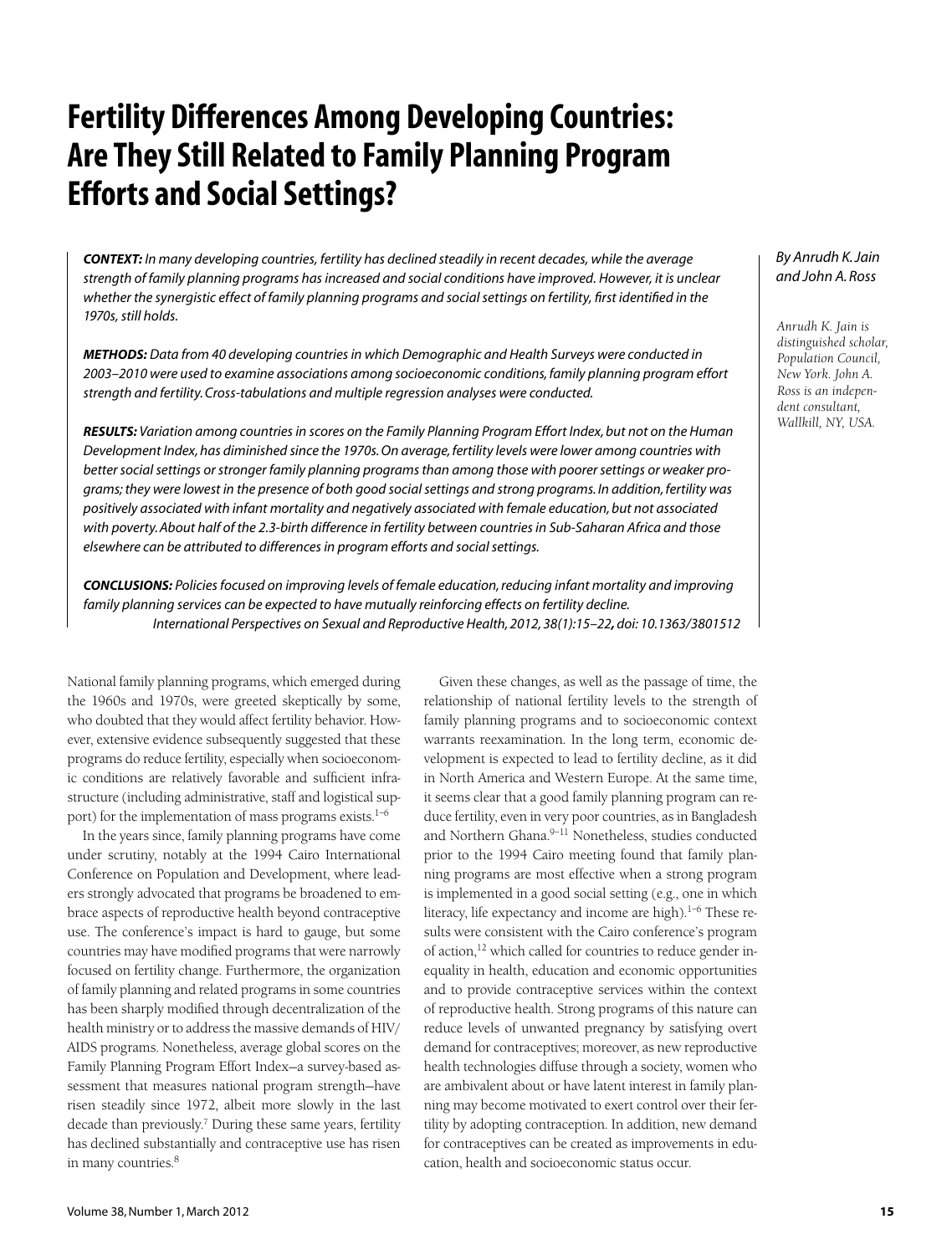

*FIGURE 1. Variation among family planning program effort scores in 40 countries, 1972–2009*

In this study, we use recent data on fertility, social settings and family planning program effort to ascertain the extent to which the main findings of studies conducted prior to 1994 remain valid—that is, that family planning programs are most effective when they are strong and operate under favorable social conditions.

#### **METHODS**

## **Data and measures**

We examined data from 40 developing countries in which a Demographic and Health Survey (DHS) had been conducted between 2003 and 2010. This range provides an approximate correspondence between the year family planning program effort was assessed (2004) and the years covered by the DHS fertility measure, which is based on births during the three years prior to the survey. The 2010 date also permits the inclusion of additional countries with recent surveys. The 40 countries are not representative of all developing countries; however, focusing on those that have conducted a DHS offers the advantage that the surveys shared a uniform methodology, including the use of an identical reference period for the fertility measure. In addition, the series includes many of the world's leastdeveloped countries; they are of particular interest because they typically have a high level of unmet need for family planning and, in some cases, have just begun the transition toward increased contraceptive use and lower fertility. Finally, the 40 countries account for a substantial share of the developing world's population (outside of China), and include four of the other most populous countries in Asia— India, Indonesia, Bangladesh and Pakistan—as well as the four most populous countries in Sub-Saharan Africa— Nigeria (home to one-fifth of Sub-Saharan Africa's population), Ethiopia, Tanzania and Kenya.

Studies that have examined the relationship between family planning programs and fertility have used a variety of socioeconomic indicators, including the Human Development Index,\* literacy rates, primary and secondary school enrollment, life expectancy, infant mortality rate, gross national product per capita, proportion of residents living in urban settings and proportion of the male labor force not working in agriculture. Of these, we chose the Human Development Index as a composite indicator of social setting; the individual indicators we used were the World Bank's indicator of poverty level (proportion of the population living on less than US\$2 per day),<sup>13</sup> female education (proportion of young women aged 15–19 who had received some secondary education) and the infant mortality rate. The Human Development Index scores<sup>14</sup> and the World Bank data on poverty level<sup>13</sup> are for 2005; DHS StatCompiler data on the total fertility rate (TFR), female education and infant mortality are for the 2003–2010 survey dates listed in Appendix Table 1 (see page 22).8

Scores from the 2004 National Family Planning Program Effort Index were based on measures of the intensity and types of effort exerted by national family planning programs.<sup>7</sup> In each country, expert respondents rated 31 aspects of the national program using a 10-point scale; these ratings were combined and the total scores were rescaled as a percentage of the maximum, yielding a final score ranging from 0 to 100.† Each country's effort score (along with its values for the other indicators used in the analysis) are provided in Appendix Table 1.

<sup>\*</sup>The Human Development Index is a composite measure consisting of indicators of health, education and gross domestic product (reference 13).

<sup>†</sup>The 2004 survey included assessments from 1,037 experts from 82 countries, an average of 13 per country. Respondents included program staff, personnel of international organizations residing in the country, local staff of nongovernmental organizations and employees of local academic and research organizations (sources: reference 15 and Ross J, Stover J and Adelaja D, Family planning programs in 2004: new assessments in a changing environment, *International Family Planning Perspectives,* 2007, 33(1):22–30.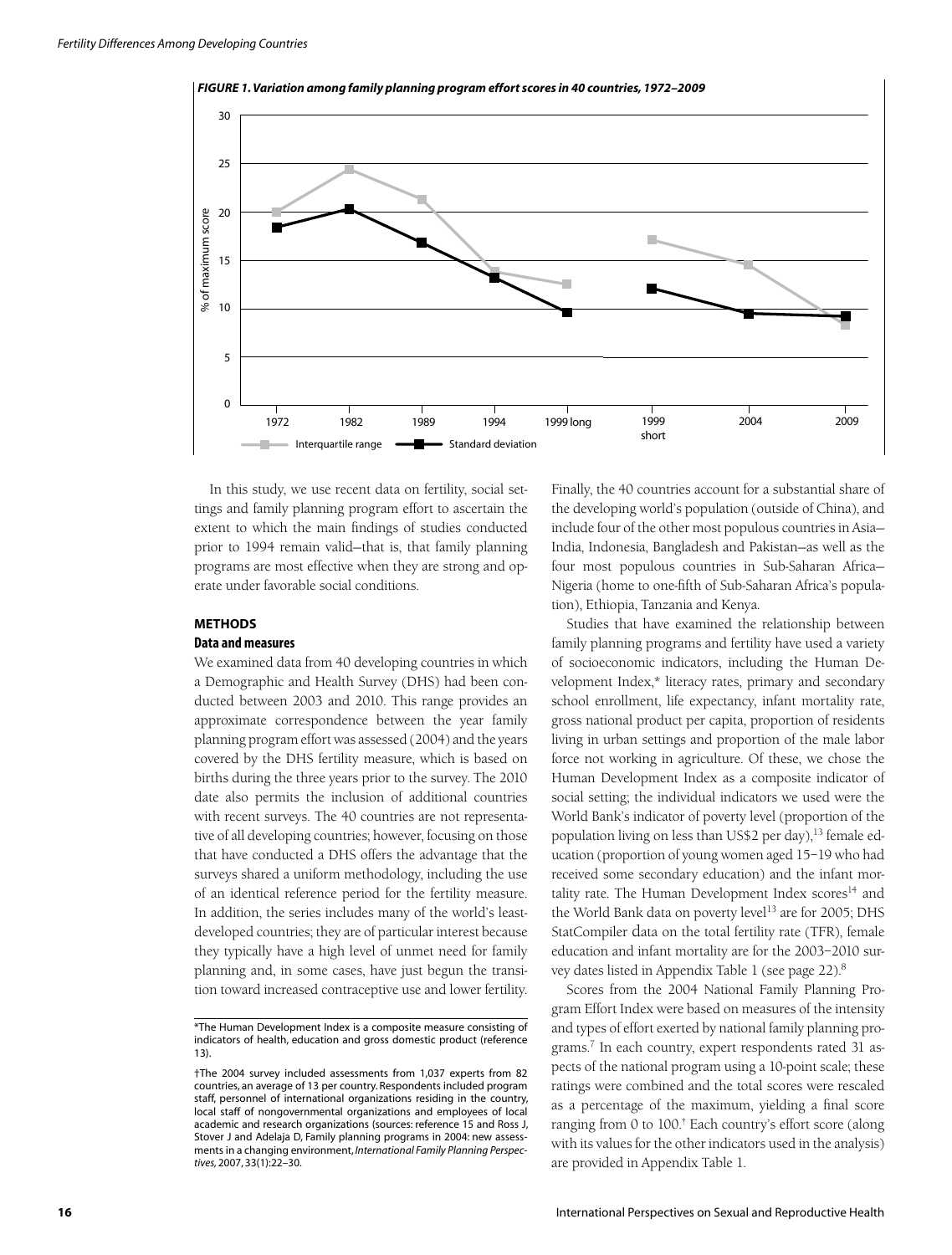| Social setting score* | Strong $(\geq 54)$  |     | Moderate (46.0-53.9) |     | Weak $(<$ 46)  |     | All |  |
|-----------------------|---------------------|-----|----------------------|-----|----------------|-----|-----|--|
| All                   |                     | 3.9 |                      | 4.2 |                | 5.3 | 4.5 |  |
| Good                  | Namibia             | 3.6 | Jordan               | 3.8 | Congo          | 4.8 |     |  |
| (≥57)                 | Egypt               | 3.0 | Cambodia             | 3.4 | <b>Bolivia</b> | 3.5 |     |  |
|                       | Indonesia           | 2.6 | Philippines          | 3.3 | Honduras       | 3.3 |     |  |
|                       | Morocco             | 2.5 | India                | 2.7 |                |     |     |  |
|                       |                     |     | Colombia             | 2.4 |                |     |     |  |
|                       |                     |     | Dominican Rep.       | 2.4 |                |     |     |  |
|                       | Mean                | 2.9 | Mean                 | 3.0 | Mean           | 3.9 | 3.2 |  |
| <b>Medium</b>         | <b>Benin</b>        | 5.7 | Madagascar           | 4.8 | Uganda         | 6.7 |     |  |
| $(48.0 - 56.9)$       | Pakistan            | 4.1 | Kenya                | 4.6 | Nigeria        | 5.7 |     |  |
|                       | Ghana               | 4.0 | Lesotho              | 3.5 | Tanzania       | 5.7 |     |  |
|                       | Nepal               | 3.1 |                      |     | Cameroon       | 5.0 |     |  |
|                       | Bangladesh          | 2.7 |                      |     | Haiti          | 3.9 |     |  |
|                       |                     |     |                      |     | Swaziland      | 3.9 |     |  |
|                       | Mean                | 3.9 | Mean                 | 4.3 | Mean           | 5.2 | 4.5 |  |
| Poor                  | <b>Burkina Faso</b> | 5.9 | Mali                 | 6.6 | Niger          | 7.0 |     |  |
| ( <b>48</b> )         | Mozambique          | 5.5 | Malawi               | 6.0 | Chad           | 6.3 |     |  |
|                       |                     |     | Guinea               | 5.7 | Dem.Rep.Congo  | 6.3 |     |  |
|                       |                     |     | Senegal              | 4.9 | Zambia         | 6.2 |     |  |
|                       |                     |     |                      |     | Liberia        | 5.9 |     |  |
|                       |                     |     |                      |     | Rwanda         | 5.5 |     |  |
|                       |                     |     |                      |     | Ethiopia       | 5.4 |     |  |
|                       | Mean                | 5.7 | Mean                 | 5.8 | Mean           | 6.1 | 5.9 |  |

*TABLE 1. Total fertility rates in 40 developing countries with a recent Demographic and Health Survey, by social setting, according to 2004 family planning program effort score* 

\*Based on Human Development Index score.

#### **Analyses**

We used two approaches to study the associations of family planning program effort and social setting with fertility: cross-tabulation and multiple regression analyses. In both, we employed two indicators of social setting—one with an economic component, one without—to examine whether the inclusion of an economic indicator changed the results. The first index—the Human Development Index consisted of three components: life expectancy, education (proportion of adults who are literate and proportion of school-age children who are attending school) and gross domestic product per capita.\* The second index comprised a measure of female education (proportion of young women aged 15–19 with some secondary education) and the infant mortality rate; these correspond closely to two of the three Human Development Index components. In fact, the correlation coefficient between female education and the Human Development Index was 0.85, and that between infant mortality rate and the Human Development Index was –0.85.

For the cross-tabulation analysis, we classified Human Development Index scores of 57 or greater as good, 48.0– 56.9 as medium and less than 48 as poor. The construction of the second index of social setting required several steps. First, we categorized infant mortality rates of 75 or more deaths per 1,000 live births as high, 50.0–74.9 per 1,000 as medium and fewer than 50 per 1,000 as low. Next, we rated the level of female education in a country as high if at least 65% of young women aged 15–19 had had some secondary education, as medium if 30.0–64.9% had had such education and as low if fewer than 30% had had any secondary schooling. Third, for each of these outcomes,

we assigned countries 1–3 points, with lower scores reflecting more favorable conditions (low infant mortality or high female education); we then added the two scores to obtain final scores ranging from 2 to 6. Finally, we divided the countries into three groups: Those with a combined score of 2 were considered to have a good social setting, those with a total score of 3 or 4 were classified as having a medium social setting and those with a score of 5 or 6 made up the poor group. Therefore, the good category consisted of countries with a high level of female education and a low infant mortality rate; the medium category comprised countries with a high level of female education and a medium or high infant mortality rate, those with a low or medium level of female education and a low infant mortality rate and those with medium rankings on both the education and infant mortality measures. The poor category consisted of countries with a medium ranking on female education and high infant mortality, or a low level of female education and either a medium or high infant mortality rate.

Finally, we created similar categories for program effort index scores. In earlier analyses,<sup>15</sup> countries with a score of 0–20 were classified as having a very weak or no program, and those with a score of 67 or higher were classified as having a strong program. In 2004, the scores for the 40 countries included in this analysis varied from 23 to 65, so none had a strong program or a very weak one, according to the earlier definition. Thus, within this reduced range, we categorized countries as having a strong program if

\*The components included in the Human Development Index were modified in 2010.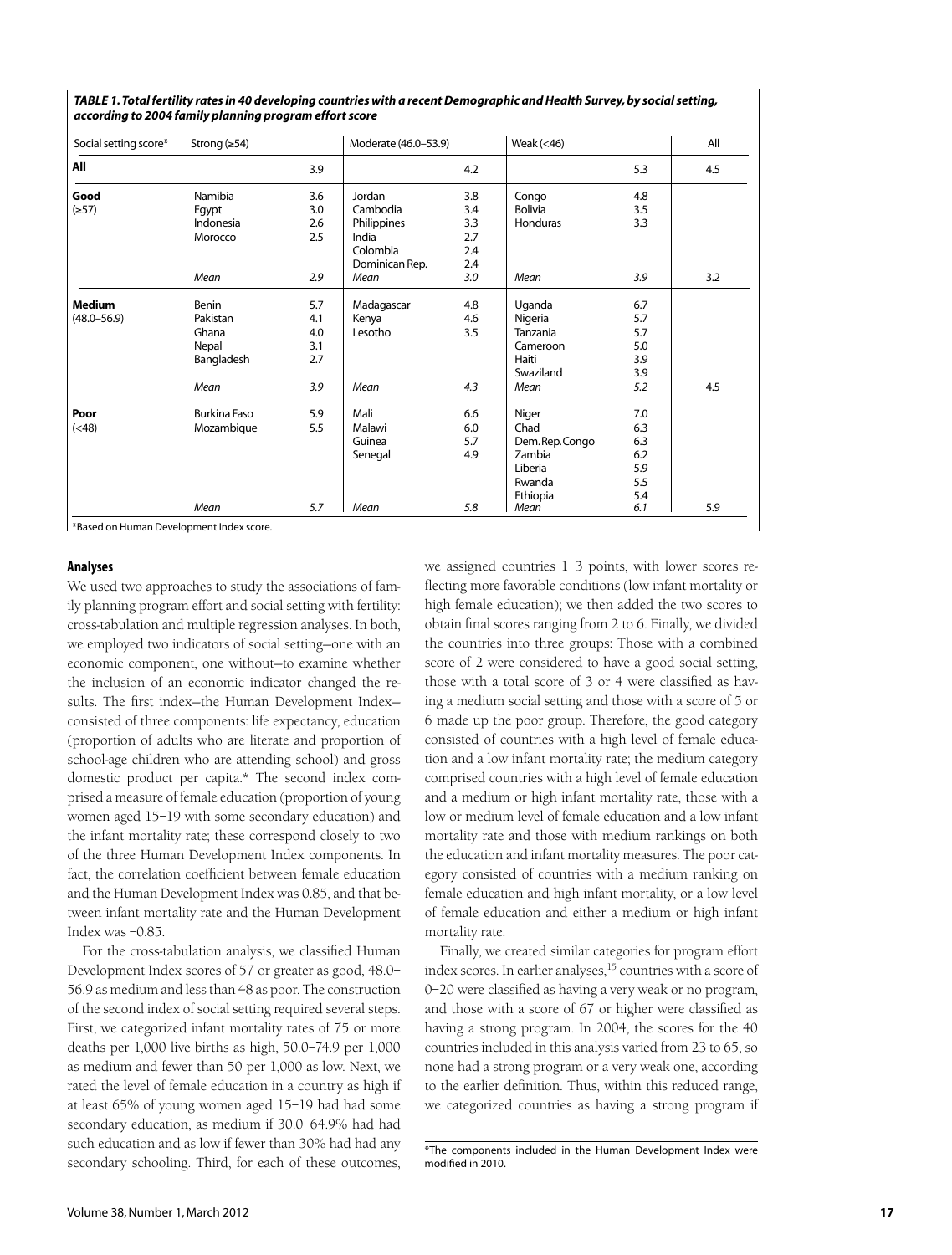

*FIGURE 2. Mean family planning program effort scores, by component, according to social setting\**

they had a score of at least 54, a medium-strength program if they had a score of 46.0–53.9 and a weak program if they had a score of less than 46.

#### **Diminished Variation in Country Effort Scores**

As the previous paragraph suggests, a major shift has occurred over the years in the range of program effort scores.\* Basically, country variation in the scores has diminished considerably, which may have attenuated the past relationships between effort and outcomes. We therefore considered it important to investigate trends in score variation.

Among countries included in prior analyses of program effort (the number of which has varied from 81 to 97), the standard deviation of the average total score has consistently declined, from 23 in 1982 to 11 in 2009. The interquartile range of scores has also diminished, from 39 in 1982 to just 14 in 2009.† In another example of diminished variability, about a third of the 92 countries in the 1989 study had either a strong program (14 countries) or a very weak or no program (12 countries), while the remaining two-thirds had programs that were weak (37) or of medium strength (29). But as noted above, by 2004 none of the countries included in the present analysis was classified as having a strong program, a very weak program or no program; 16 had a weak program and 24 had a program of medium strength.

We therefore examined, for these 40 countries, the range

of scores from 1972 onward, measuring variability by both the standard deviation and the interquartile range. These analyses reveal a nearly unbroken decline in the variability, or spread, of the scores (Figure 1, page 16). The principal reason is that many low-scoring countries improved over  $\frac{1}{2}$  time, reducing the gaps in scores between these countries and those that had had higher initial scores. That is, countries that scored low in 1972 and 1982 improved much faster than did other countries. A lesser contributor to the decline in variability is that some countries with strong programs (e.g., Korea, Taiwan, Hong Kong, Singapore and Thailand) essentially dismantled their programs as their fertility rates fell below replacement level; moreover, scores in a few other high-scoring countries fell somewhat.

Interestingly, no reduction in variation has taken place for the Human Development Index. The time trend from 1980 through 2010 reveals a steady standard deviation of 0.19 across countries, and a steady interquartile range of about 0.32 (not shown).

# **RESULTS Cross-Tabulations**

When we cross-tabulate the 40 developing countries by their Human Development Index score and the strength of their family planning programs, we find that the average total fertility rate decreases as the social setting improves, from 5.9 among countries with poor social settings to 3.2 among countries with good social settings—a substantial difference of 2.7 births per woman (Table 1, page 17). Similarly, the average total fertility rate declines as the strength of family planning programs improves, from 5.3 among countries with a weak program to 3.9 among those with a strong program, a difference of 1.4 births per woman. These results suggest that the social setting dimension has a stronger ef-Good fect on the total fertility rate than does program effort. However, changes in fertility are greatest when both social setting and program effort are taken into account. The range along the diagonal, from the lower right (6.1 births per woman) to the upper left (2.9 births), is 3.2 births, which exceeds the marginal range for either dimension alone.

The three-way relationship among total fertility rate, program effort and social setting is illustrated by the patterns within columns or rows. At every level of family planning program strength, the average total fertility rate decreases steadily with improvements in social setting—for example, from 5.7 to 3.9 to 2.9 among countries with a strong family planning program, and from 6.1 to 5.2 to 3.9 among countries with a weak program.

Similarly, for any given social setting, the average total fertility rate declines with greater program strength. Among countries with the best social setting, the total fertility rate falls from 3.9 to 3.0 to 2.9 as program effort improves; among those with the worst social setting, the rate falls from 6.1 to 5.8 to 5.7 as program effort increases. Average fertility rates in countries with moderately strong programs are not very different from those in countries with strong programs (4.2 and 3.9); in fact, in earlier analyses,

<sup>\*</sup>The methodology also has changed. In 1972, a panel of experts rated programs using 15 items; many countries received a score of 0 because they had not initiated a national program. From 1982 to 1999, survey respondents rated program effort on approximately 120 items, using a detailed "long form." A more concise, 30-item "short form" was tested in 1999, and replaced the long form in subsequent survey rounds.

<sup>†</sup>The interquartile range is the difference between the 75th and 25th percentiles. The decline in the interquartile range of program effort scores is mirrored by a downward trend in the difference between the maximum and minimum scores.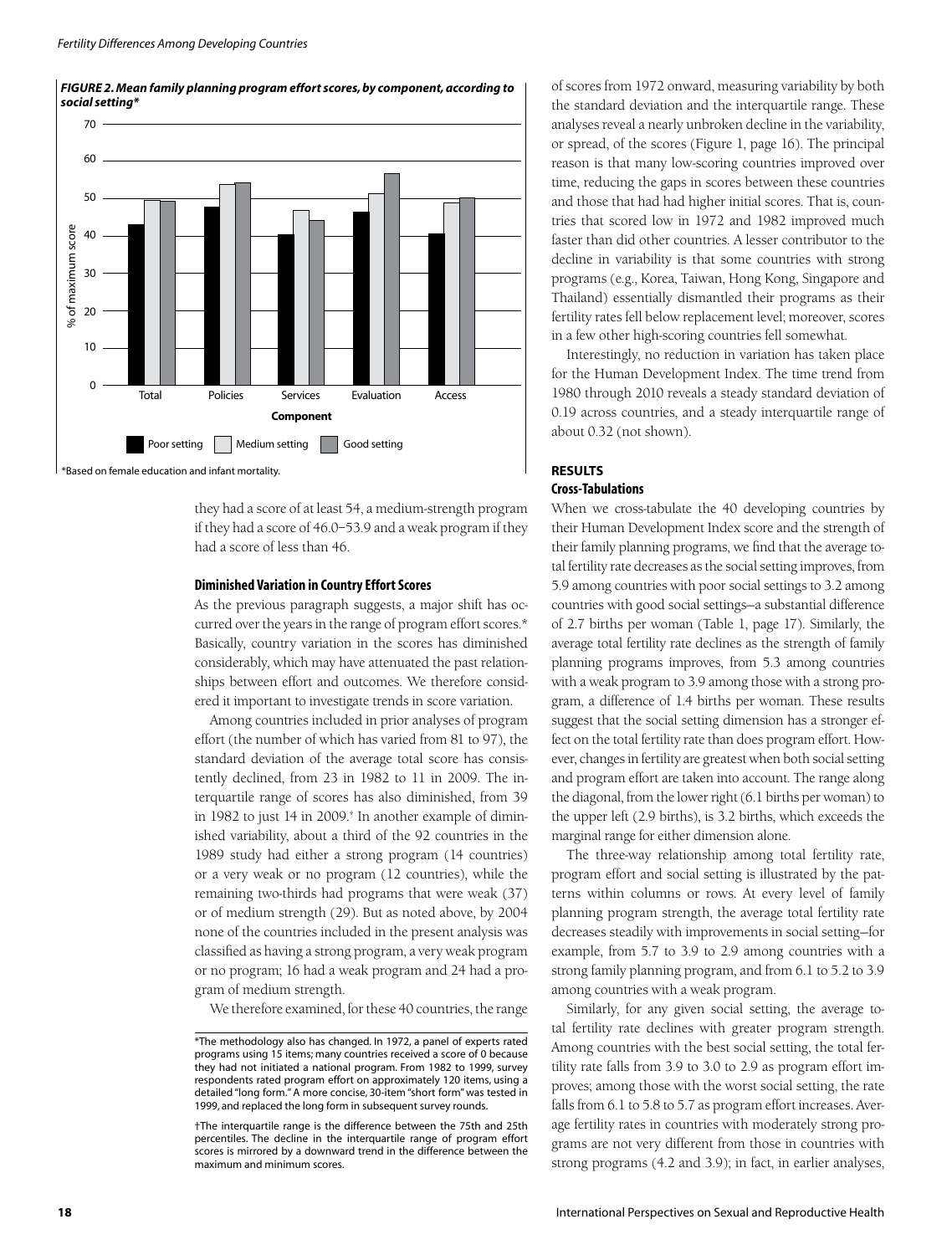countries in both of these groups were classified as having a family planning program of moderate effort.15

In an alternate analysis, we used the second social setting index (which lacks an economic component) instead of the Human Development Index. In this analysis (results not shown), the range in the total fertility rate between countries with a good social setting and those with a poor one was slightly smaller than that from the initial analysis in which the social setting score included an economic component (2.4 vs. 2.7 points). In addition, the range between the upper left and lower right cells of Table 1 (i.e., between countries with a good social setting and a strong program, and those with a poor setting and weak program) was reduced from 3.2 points to 2.6 points. However, the overall patterns among social setting, program effort and fertility did not change, suggesting that the economic component may not contribute much to the fertility differentials among countries.

Although comparing these gradients to those in earlier analyses<sup>15</sup> would be of interest, such comparisons are not feasible because of the differences in variable definitions, the diminished range of effort scores and the modifications of the program assessment methodology that were introduced in the 1999 round.7

In assessing the possible impact of program strength, we have thus far focused on the total effort score, which comprises four components: policies, services, evaluation and method access. However, the relationship between effort score and social setting (based on infant mortality and female education) may differ by component. For the total score, the main differential in scores is between countries with the poorest social settings and those in the other two groups (Figure 2). The same pattern appears for three of the four index components; only the evaluation component shows a substantial three-way difference. Thus, although better social settings are associated with higher levels of program effort, the difference is primarily between poor and nonpoor contexts.

#### **Regional Differences**

The total fertility rate among the 40 countries varied from 2.4 in Colombia and the Dominican Republic to 7.0 in Niger (Appendix Table 1). Regional differences were striking: The total fertility rate was greater than 4.5 in 21 of the 25 countries in Sub-Saharan Africa, whereas in all countries in other regions it was 4.1 or less. Overall, the average total fertility rate in Africa differed from that in other regions by more than two births—5.4 versus 3.1 (Table 2).

For all of the socioeconomic measures, conditions in Sub-Saharan Africa were poorer than in other countries. The average infant mortality rate in Sub-Saharan African countries was 74 deaths per 1,000 live births, compared with 42 per 1,000 in other countries; only 31% of females aged 15–19 in Sub-Saharan African countries had some secondary education, compared with 65% of those in other regions; and 77% of the population in Sub-Saharan African countries lived on less than US\$2 per capita, com-

#### *TABLE 2. Mean values for fertility and socioeconomic indicators in 40 developing countries, by region*

| Indicator                                                                                             | All<br>$(N=40)$ | Sub-Saharan<br>Africa (N=25) | Other<br>$(N=15)$ |
|-------------------------------------------------------------------------------------------------------|-----------------|------------------------------|-------------------|
| Total fertility rate                                                                                  | 4.5             | 5.4                          | 3.1               |
| Infant mortality rate                                                                                 | 62.2            | 74.3                         | 41.9              |
| % of females aged 15-19 with some<br>secondary education                                              | 44.0            | 31.3                         | 65.0              |
| % of population living on <us\$2 day<="" per="" td=""><td>65.0</td><td>77.2</td><td>44.8</td></us\$2> | 65.0            | 77.2                         | 44.8              |
| Family planning program effort score                                                                  | 46.2            | 43.8                         | 50.1              |
| Human Development Index score                                                                         | 54.1            | 46.9                         | 65.9              |

pared with 45% of the population elsewhere. In addition, family planning program effort scores were lower for countries in Sub-Saharan Africa than for those in other areas (44 vs. 50). Examining program effort scores by component reveals that the deficits in Sub-Saharan African countries apply to all four components (Figure 3).

## **Multiple Regression Analyses**

In the 40 countries we examined, the total fertility rate was highly correlated with all of the socioeconomic indicators. It was negatively associated with Human Development Index scores, levels of female education and family planning program effort scores, and positively associated with poverty and infant mortality levels (Table 3, page 20). Because social settings and family planning effort scores in Sub-Saharan African countries differed from those in other areas, we included a dummy variable for region; higher fertility levels were associated with Sub-Saharan African countries.

We created five regression models. In the first model, we examined the association between the composite social setting measure (the Human Development Index) and fertil-



*FIGURE 3. Mean family planning program effort scores, by component, according to region*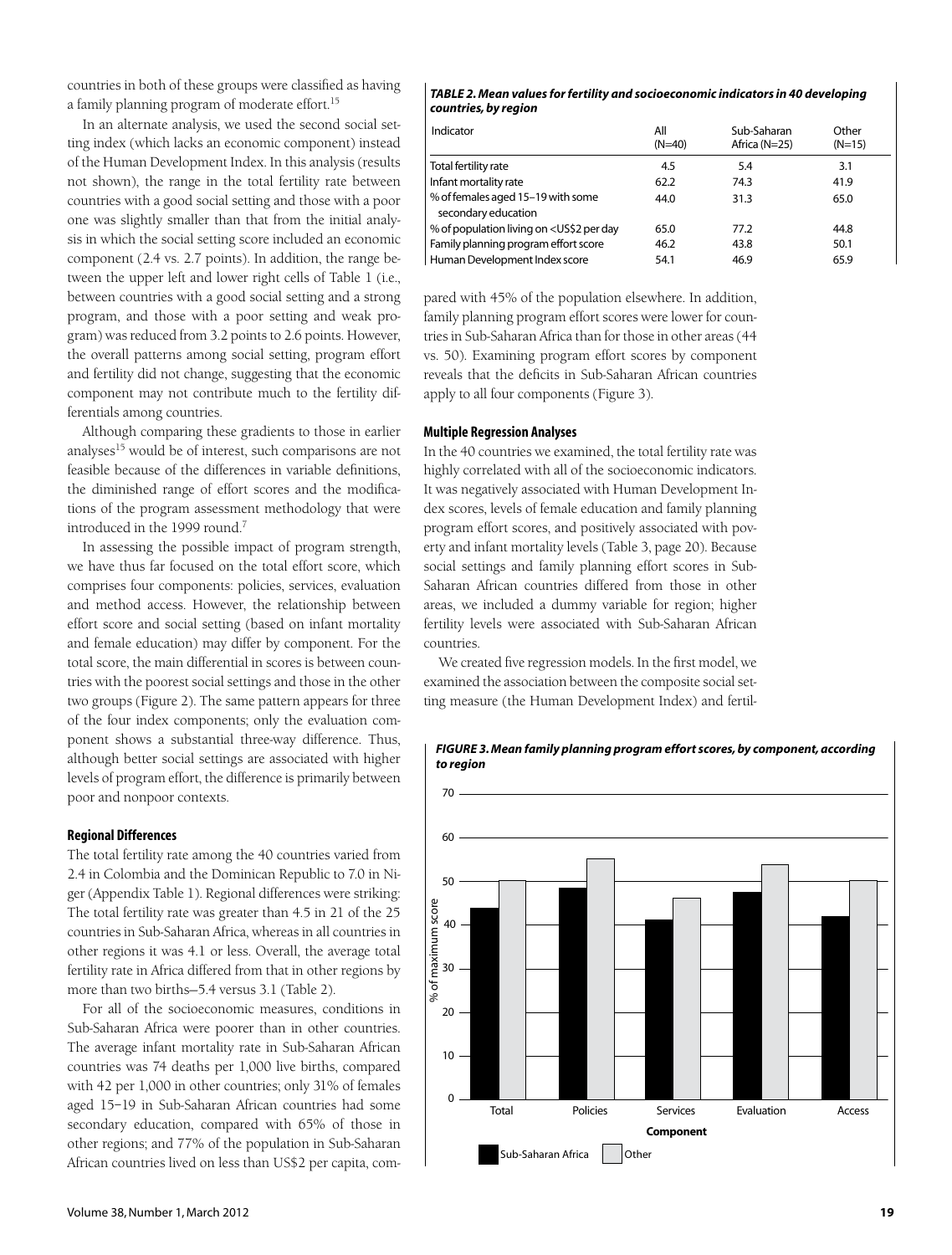*TABLE 3. Coefficients from regression analysis of relationship of socioeconomic factors and family planning program effort scores with total fertility rates in 40 developing countries* 

| Indicator             | Correlation<br>coefficient | Regression coefficient |           |           |            |           |
|-----------------------|----------------------------|------------------------|-----------|-----------|------------|-----------|
|                       |                            | Model 1                | Model 2   | Model 3   | Model 4    | Model 5   |
| Human Development     |                            |                        |           |           |            |           |
| Index                 | $-.822***$                 | $-.054***$             | na        | na        | na         | na        |
| Poverty               | $.664***$                  | na                     | .044      | na        | na         | na        |
| Infant mortality rate | $.730***$                  | na                     | .006      | .008      | na         | $.019*$   |
| Female education      | $-.757***$                 | na                     | $-.017*$  | $-.018*$  | $-.021**$  | $-.026**$ |
| Program effort scores | $-456**$                   | $-.031*$               | $-.026+$  | $-.026*$  | $-.028*$   | $-.032*$  |
| Sub-Saharan Africa    | .807***                    | $1.071**$              | $1.247**$ | $1.279**$ | $1.409***$ | na        |
| Constant (a)          |                            | 8.246                  | 5.109     | 5.239     | 5.897      | 6.017     |
| R <sup>2</sup>        |                            | .802                   | .777      | .775      | .768       | .683      |

 $**p<.001.**p<.01.*p<.05.*p<.10$ .

ity, while also controlling for program effort and region. All three measures were related to fertility; the regression coefficients indicate that an increase of 10 points in a country's Human Development Index score was associated with a reduction of 0.5 births per woman in the total fertility rate, while an increase of 10 points in program effort scores was associated with a reduction of 0.3 births. We noted earlier that the average total fertility rate for countries in Sub-Saharan Africa was 2.3 births higher than that in other countries; after we controlled for program effort and Human Development Index score, the regional difference in fertility was reduced to 1.1 births. Thus, about half of the difference in fertility between the two regions is attributable to differences in social settings and program effort.

Because the Human Development Index is a composite index, we created other models to ascertain the relative importance of individual indicators of social setting. In model 2, neither poverty nor infant mortality was associated with the total fertility rate, after adjustment for other predictors of fertility. The high simple correlation between poverty and infant mortality rate (coefficient, 0.741; not shown) may help explain this result. However, when poverty was dropped from the analysis (model 3), infant mortality remained unassociated with fertility. We also tested the reverse approach, dropping infant mortality from the model and retaining poverty; again, poverty was not associated with fertility (not shown). When both poverty and infant mortality were omitted (model 4), the other three determinants (female education, program effort and region) all remained associated with fertility; in fact, for each of these three measures, the magnitudes of the coefficients were generally consistent across models 2–4, except that the coefficient for region increased when poverty and infant mortality were omitted from the model.

As a further test, we removed education and region from the model to determine whether fertility's associations with poverty and infant mortality rate would be stronger. Once again, poverty was not associated with fertility (not shown); however, the association between infant mortality and fertility was statistically significant, and the regression coefficient (.027) was greater than before.

Another way to assess the contribution of the economic indicator is to compare the  $\mathbb{R}^2$  values, or the explanatory powers, of different models. A comparison of models 1 and 3 suggests that the exclusion of the economic component decreased the explanatory power by .027 points, from .802 to .775. A comparison of models 2 and 3 suggests that exclusion of the poverty indicator reduced the explanatory power by .002 points, from .777 to .775. Clearly, inclusion of an economic component in model 1 or model 2 does not substantially increase their explanatory powers.

These results suggest that the correlation between poverty and the fertility rate is explained by the other three variables; that is, that poor people tend to have higher fertility than others because they also have higher infant mortality, lower levels of education and less access to family planning services.

Finally, we examined the relationship among the second social setting index (comprising infant mortality rate and female education), program effort and fertility (model 5). Region was dropped in this model to make it comparable with the cross-tabulation results. All three determinants were associated with fertility, which is consistent with the results of the cross-tabulation analysis. The regression coefficients indicate that a 10-point decline in a country's infant mortality rate would reduce the total fertility rate by 0.19 births per woman; an increase of 10 percentage points in the proportion of young women receiving some secondary education would reduce the total fertility rate by 0.26 births; and an improvement of 10 percentage points in the strength of family planning program effort would reduce the rate by 0.32 births.\* These findings correspond well to the results from model 1, as the coefficients for program effort are similar in the two models, and the magnitude of the coefficient in model 1 for the Human Development Index (.054) is close to that of the sum of the absolute values of the infant mortality and education measures (.045) in model 5.

### **CONCLUSION**

The results of the present analysis provide empirical support for the findings from earlier studies—some dating from the mid-1970s—that stronger policy and program efforts to provide information on and access to family planning services are associated with lower fertility levels, and that these relationships are enhanced in favorable social settings. Improvements in a country's overall social conditions, including reduced infant mortality and improved female education, are associated with making the transition from higher to lower fertility; moreover, they create better conditions for the successful implementation of programs.

As low-performing programs have improved over the years, the variability across program effort scores has de-

<sup>\*</sup>Predicting the total fertility rate from the infant mortality rate and levels of female education and program effort produces a set of estimates that can be matched to the observed values; the correlation coefficient for the two sets is 0.826 (p<.001). The magnitude of the deviations can reflect the effect on fertility of other factors, such as age at marriage and use of abortion, or the impact of unmeasured variables, such as the HIV/ AIDS epidemic, internal conflicts and cultural factors.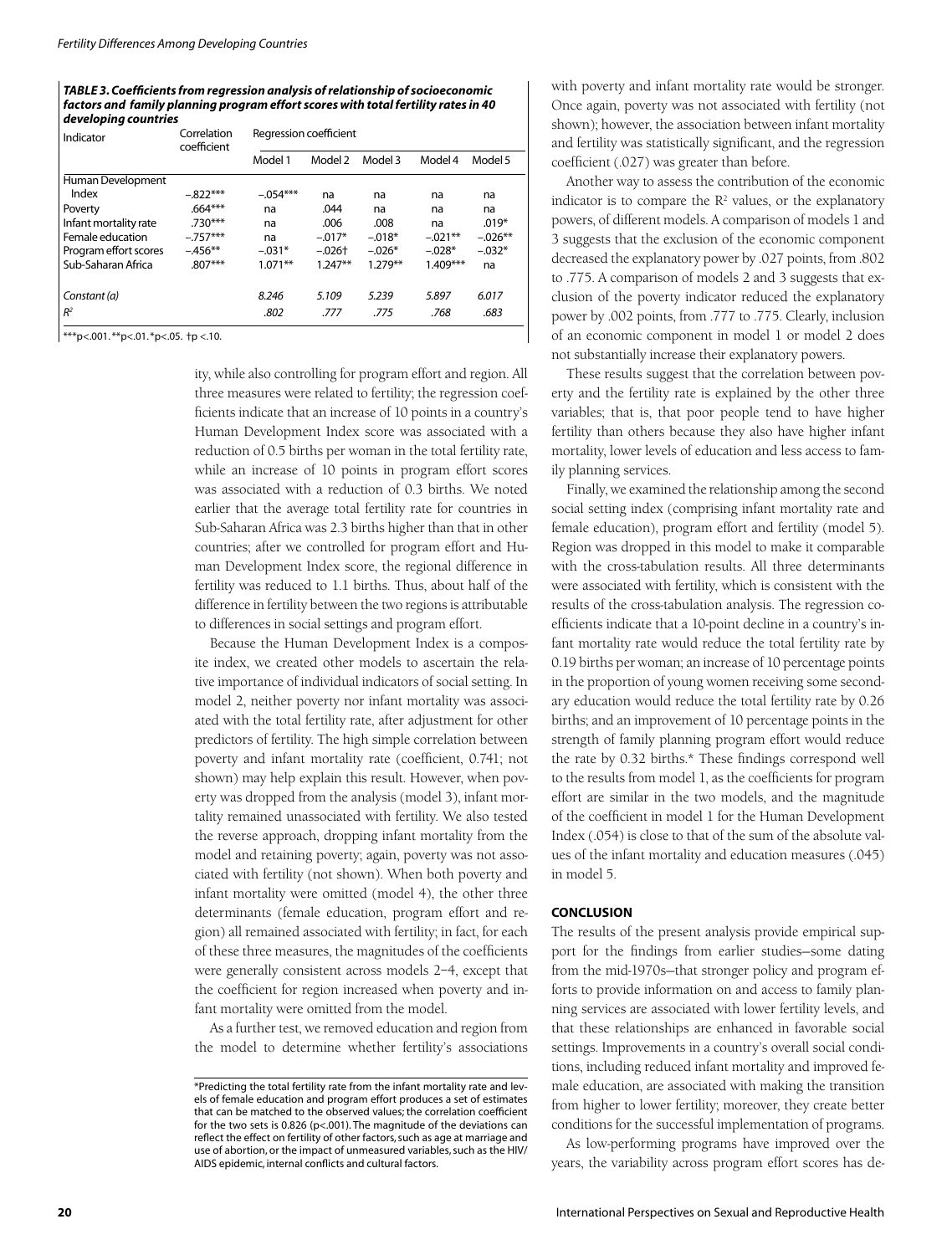clined. This may help explain why the association of program strength with fertility is weaker than that between social setting and fertility when the two are examined separately. An additional factor is that the total fertility rates in some countries, especially those outside of Sub-Saharan Africa, have tapered off and become less responsive to the determinants examined here. It is plausible that the impact of a program is greatest in a country that starts with a good social setting and mounts a strong family planning effort, as occurred in the past, especially in some East Asian countries.

The present analysis suggests that a country's economic setting (measured by proportion of people living in poverty) is less of an influence on fertility rates than are such factors as levels of female education and infant mortality, as the poverty indicator was not related to fertility in multivariate analyses that controlled for the other measures. Use of a different indicator of economic setting (e.g., gross domestic product per capita) may produce a different outcome. However, findings from the cross-classification and multiple regression analyses suggest that exclusion of the economic indicator has little effect on the results.

Clearly, fertility is expected to decline with improvements in social conditions and in the presence of better infant survival.The present analysis also shows that about half of the observed fertility difference of 2.3 births between Sub-Saharan African countries and the other countries can be attributed to regional differences in program efforts and social settings. Although improvements in health, education and family planning programs may not be necessary and sufficient in every country for the fertility transition to occur, the results of this analysis suggest that policies focused on improving female education at the primary school level, reducing infant mortality, and improving the availability and quality of family planning services would have mutually reinforcing effects on fertility, including in Sub-Saharan Africa.

#### **REFERENCES**

**1.** Freedman R and Berelson B, The record of family planning programs, *Studies in Family Planning,* 1976, 7(1):1–40.

**2.** Mauldin WP, Berelson B and Sykes Z, Conditions of fertility decline in developing countries, 1965–75, *Studies in Family Planning,*  1978, 9(5):90–147.

**3.** Cutright P, The ingredients of recent fertility decline in developing countries, *International Family Planning Perspectives,* 1983, 9(4): 101–109.

**4.** Lapham RJ and Mauldin WP, Family planning program effort and birthrate decline in developing countries, *International Family Planning Perspectives,* 1984, 10(4):109–118.

**5.** Jain AK, The impact of development and population policies on fertility in India, *Studies in Family Planning,* 1985, 16(4):181–198.

**6.** Bongaarts J, Mauldin WP and Phillips JF, The demographic impact of family planning programs, *Studies in Family Planning,* 1990, 21(6):299–310.

**7.** Ross J and Smith E, *The Family Planning Effort Index: 1999, 2004, and 2009,* Washington, DC: Futures Group, 2010.

**8.** Measure DHS, StatCompiler, no date, <http://www.statcompiler. com>, accessed Dec. 3, 2010.

**9.** Phillips JF et al., Determinants of reproductive change in a traditional society: evidence from Matlab, Bangladesh, *Studies in Family Planning,* 1988, 19(6):313–334.

**10.** Debpuur C et al., The impact of the Navrongo Project on contraceptive knowledge and use, reproductive preferences, and fertility, *Studies in Family Planning,* 2002, 33(2):141–164.

**11.** Freedman R and Freedman D, The role of family planning programmes as a fertility determinant, in: Phillips JF and Ross JA, eds., *Family Planning Programmes and Fertility,* Oxford, UK: Clarendon Press, 1992, pp. 10–27.

**12.** United Nations, *Population and Development: Programme of Action Adopted at the International Conference on Population and Development, Cairo, Sept. 5–13, 1994,* New York: Department for Economic and Social Information and Policy Analysis, UN, 1995.

**13.** World Bank, *World Development Indicators 2009,* Washington DC: World Bank, 2009.

**14.** United Nations Development Programme, *Human Development Report 2009,* New York: Palgrave Macmillan, 2009.

**15.** Mauldin WP and Ross JA, Family planning programs: efforts and results, 1982–89, *Studies in Family Planning,* 1991, 22(6):350–367.

## **RESUMEN**

**Contexto:** *En las últimas décadas, la fecundidad ha disminuido de manera continua en muchos países en desarrollo, a la vez que la fortaleza promedio del esfuerzo de los programas de planificación familiar ha aumentado y las condiciones sociales han mejorado. Sin embargo, no es claro si el efecto sinérgico sobre la fecundidad de los programas de planificación familiar y los entornos sociales, que se identificó por vez primera en los años setenta, todavía se mantiene.*

**Métodos:** *Se usaron datos de 40 países en los que se llevaron a cabo Encuestas de Demografía y Salud en el período 2003–2010, con el fin de examinar las asociaciones entre las condiciones socioeconómicas, la fortaleza del esfuerzo de los programas de planificación familiar y la fecundidad. Se realizaron tabulaciones cruzadas y análisis de regresión múltiple.*  **Resultados:** *La variación entre países en el puntaje del Índice de Esfuerzo del Programa de Planificación Familiar ha disminuido desde los años setenta; sin embargo, la variación en el Índice de Desarrollo Humano no cambió mucho durante el mismo período. En promedio, los niveles de fecundidad fueron más bajos en los países con mejores condiciones sociales o con programas de planificación familiar más fuertes, que en aquellos con entornos más pobres o programas más débiles. Los niveles más bajos de fecundidad se tuvieron en presencia de ambos—tanto las condiciones sociales favorables como los programas fuertes. Además, la fecundidad se asoció positivamente con la mortalid-ad infantil y negativamente con la educación de las mujeres, pero no estuvo asociada con la pobreza. Cerca de la mitad de la diferencia entre la fecundidad de los países de África subsahariana y la de los otros países (unos 2.3 nacimientos más entre las africanas), puede atribuirse a diferencias en los esfuerzos de los programas y los entornos sociales.* 

**Conclusiones:** *Puede esperarse que las políticas enfocadas en el mejoramiento de los niveles de la educación de las mujeres, en la reducción de la mortalidad infantil y en el mejoramiento de los servicios de planificación familiar, tengan efectos que se refuercen mutuamente para disminuir la fecundidad.*